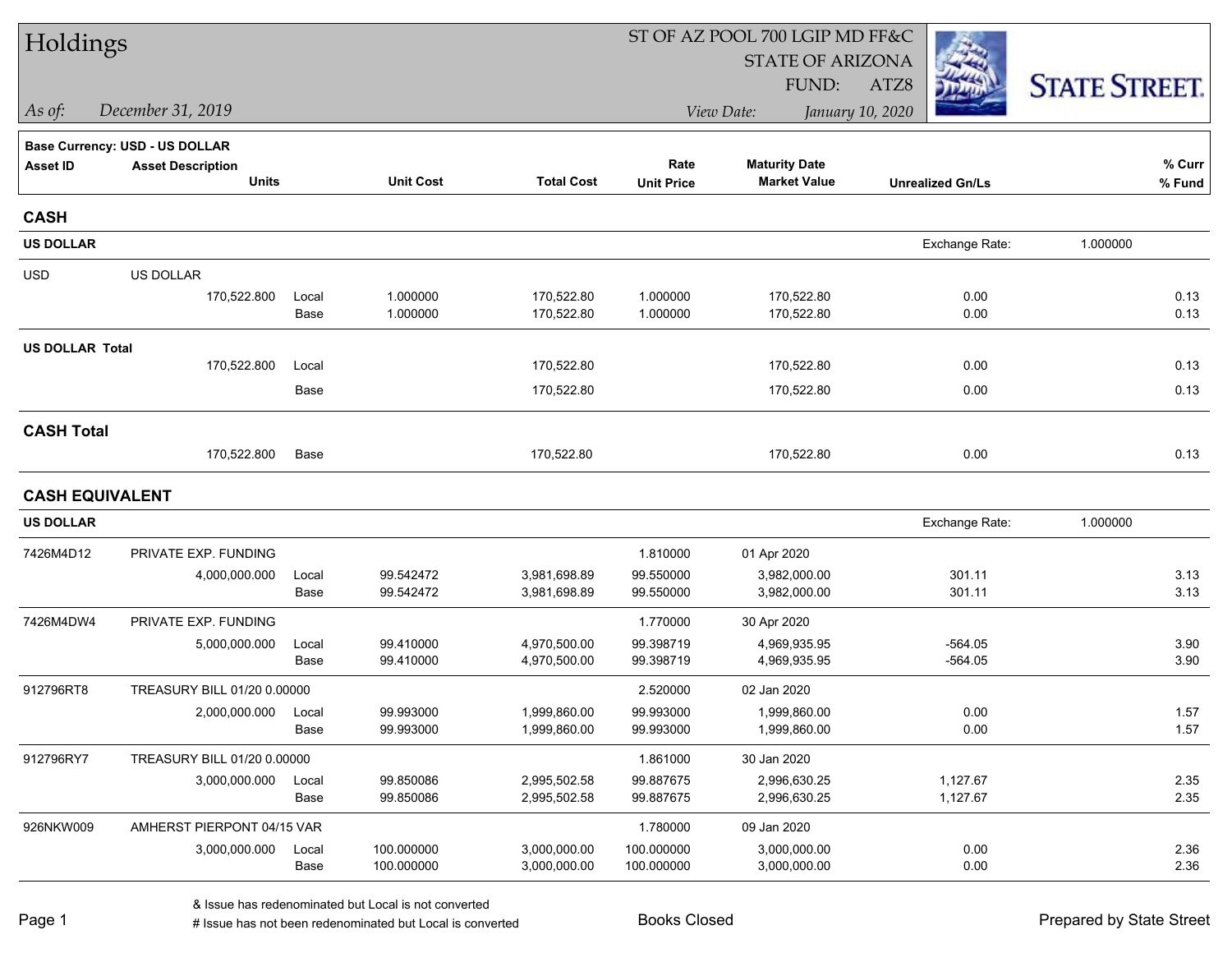| Holdings               |                                                  |       |                  |                   | ST OF AZ POOL 700 LGIP MD FF&C |                         |                         |                      |  |  |
|------------------------|--------------------------------------------------|-------|------------------|-------------------|--------------------------------|-------------------------|-------------------------|----------------------|--|--|
|                        |                                                  |       |                  |                   |                                | <b>STATE OF ARIZONA</b> |                         |                      |  |  |
|                        |                                                  |       |                  |                   |                                | FUND:                   | ATZ8                    | <b>STATE STREET.</b> |  |  |
| $\vert$ As of:         | December 31, 2019                                |       |                  |                   |                                | View Date:              | January 10, 2020        |                      |  |  |
|                        | <b>Base Currency: USD - US DOLLAR</b>            |       |                  |                   |                                |                         |                         |                      |  |  |
| <b>Asset ID</b>        | <b>Asset Description</b>                         |       |                  |                   | Rate                           | <b>Maturity Date</b>    |                         | $%$ Curr             |  |  |
|                        | <b>Units</b>                                     |       | <b>Unit Cost</b> | <b>Total Cost</b> | <b>Unit Price</b>              | <b>Market Value</b>     | <b>Unrealized Gn/Ls</b> | % Fund               |  |  |
| 979TUW001              | GUGGENHEIM SECURITIES REPO 08/14 VAR             |       |                  |                   | 1.530000                       | 02 Jan 2020             |                         |                      |  |  |
|                        | 11,000,000.000                                   | Local | 100.000000       | 11,000,000.00     | 100.000000                     | 11,000,000.00           | 0.00                    | 8.64                 |  |  |
|                        |                                                  | Base  | 100.000000       | 11,000,000.00     | 100.000000                     | 11,000,000.00           | 0.00                    | 8.64                 |  |  |
| <b>US DOLLAR Total</b> |                                                  |       |                  |                   |                                |                         |                         |                      |  |  |
|                        | 28,000,000.000                                   | Local |                  | 27,947,561.47     |                                | 27,948,426.20           | 864.73                  | 21.95                |  |  |
|                        |                                                  | Base  |                  | 27,947,561.47     |                                | 27,948,426.20           | 864.73                  | 21.95                |  |  |
|                        | <b>CASH EQUIVALENT Total</b>                     |       |                  |                   |                                |                         |                         |                      |  |  |
|                        | 28,000,000.000                                   | Base  |                  | 27,947,561.47     |                                | 27,948,426.20           | 864.73                  | 21.95                |  |  |
| <b>FIXED INCOME</b>    |                                                  |       |                  |                   |                                |                         |                         |                      |  |  |
| <b>US DOLLAR</b>       |                                                  |       |                  |                   |                                |                         | Exchange Rate:          | 1.000000             |  |  |
| 30218HAA5              | EXPORT LEASING 2009 LLC US GOVT GUAR 08/21 1.859 |       |                  |                   | 1.859000                       | 28 Aug 2021             |                         |                      |  |  |
|                        | 225,932.040                                      | Local | 100.290450       | 226,588.26        | 100.091916                     | 226,139.71              | $-448.55$               | 0.18                 |  |  |
| Original Face:         | 1,000,000.000                                    | Base  | 100.290450       | 226,588.26        | 100.091916                     | 226,139.71              | $-448.55$               | 0.18                 |  |  |
| 36178GHQ0              | GNMA POOL AA8339 GN 08/27 FIXED 3                |       |                  |                   | 3.000000                       | 15 Aug 2027             |                         |                      |  |  |
|                        | 1,114,038.100                                    | Local | 103.534602       | 1,153,414.91      | 102.651074                     | 1,143,572.07            | $-9,842.84$             | 0.90                 |  |  |
| Original Face:         | 5,000,000.000                                    | Base  | 103.534602       | 1,153,414.91      | 102.651074                     | 1,143,572.07            | $-9,842.84$             | 0.90                 |  |  |
| 36179MAF7              | GNMA II POOL MA0006 G2 04/27 FIXED 2.5           |       |                  |                   | 2.500000                       | 20 Apr 2027             |                         |                      |  |  |
|                        | 992,844.210                                      | Local | 102.733935       | 1,019,987.93      | 101.297614                     | 1,005,727.50            | $-14,260.43$            | 0.79                 |  |  |
| Original Face:         | 4,372,786.000                                    | Base  | 102.733935       | 1,019,987.93      | 101.297614                     | 1,005,727.50            | -14,260.43              | 0.79                 |  |  |
| 36179MCH1              | GNMA II POOL MA0072 G2 05/27 FIXED 2.5           |       |                  |                   | 2.500000                       | 20 May 2027             |                         |                      |  |  |
|                        | 1,202,850.450                                    | Local | 102.403105       | 1,231,756.21      | 101.298292                     | 1,218,466.96            | $-13,289.25$            | 0.96                 |  |  |
| Original Face:         | 5,000,000.000                                    | Base  | 102.403105       | 1,231,756.21      | 101.298292                     | 1,218,466.96            | $-13,289.25$            | 0.96                 |  |  |
| 36179MGP9              | GNMA II POOL MA0206 G2 07/27 FIXED 3.5           |       |                  |                   | 3.500000                       | 20 Jul 2027             |                         |                      |  |  |
|                        | 663,385.880                                      | Local | 103.906811       | 689,303.11        | 103.576593                     | 687,112.49              | $-2,190.62$             | 0.54                 |  |  |
| Original Face:         | 4,169,641.000                                    | Base  | 103.906811       | 689,303.11        | 103.576593                     | 687,112.49              | $-2,190.62$             | 0.54                 |  |  |
| 36179NDH8              | GNMA II POOL MA1004 G2 05/43 FIXED 3             |       |                  |                   | 3.000000                       | 20 May 2043             |                         |                      |  |  |
|                        | 644,740.300                                      | Local | 101.184646       | 652,378.19        | 102.243131                     | 659,202.67              | 6,824.48                | 0.52                 |  |  |
| Original Face:         | 2,000,000.000                                    | Base  | 101.184646       | 652,378.19        | 102.243131                     | 659,202.67              | 6,824.48                | 0.52                 |  |  |

& Issue has redenominated but Local is not converted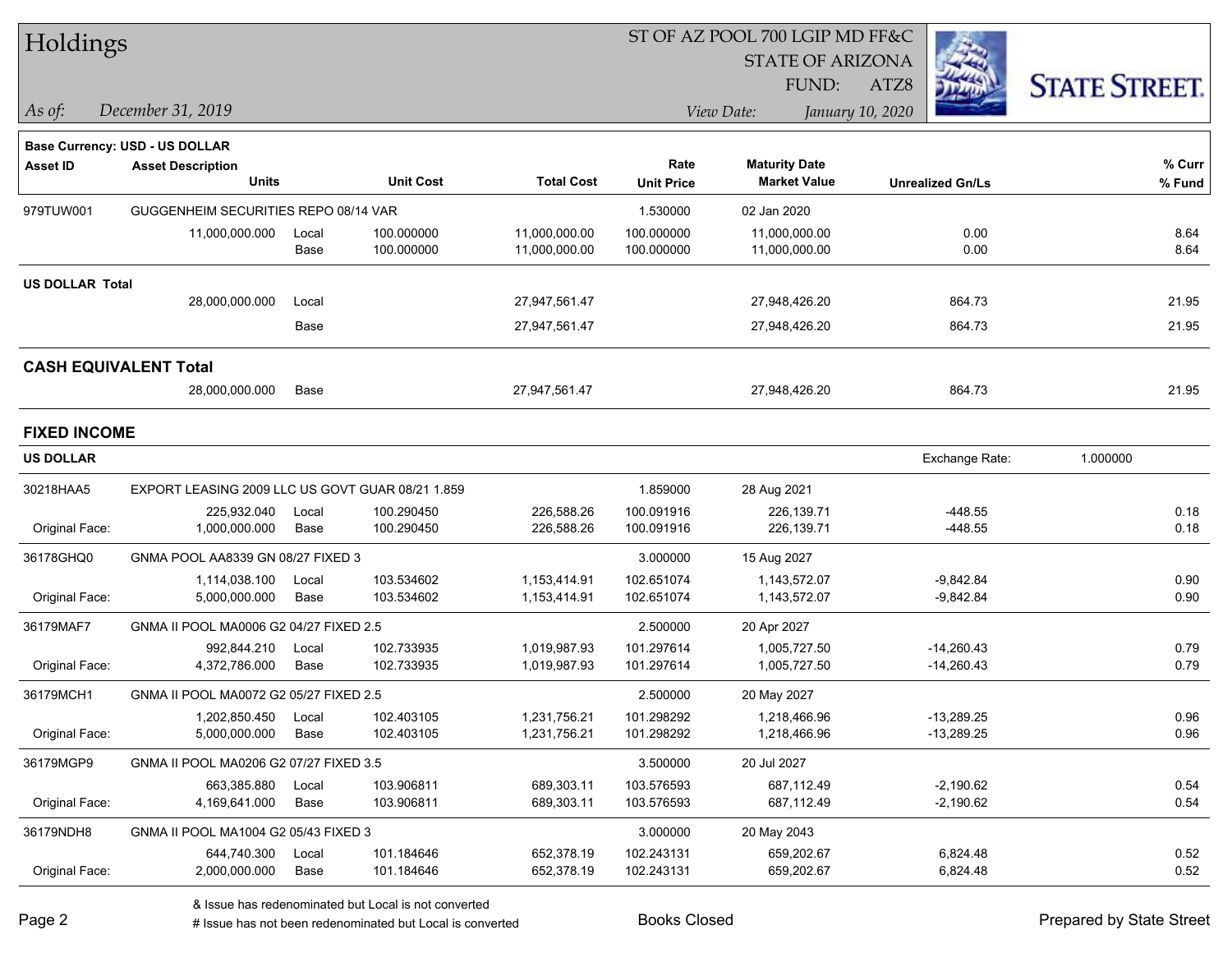#### ST OF AZ POOL 700 LGIP MD FF&C

STATE OF ARIZONA

ATZ8



*December 31, 2019 As of: View Date: January 10, 2020*

**Base Currency: USD - US DOLLAR**

FUND:

| <b>Asset ID</b> | <b>Asset Description</b>                      |       |                  |                   | Rate              | <b>Maturity Date</b> |                         | % Curr |
|-----------------|-----------------------------------------------|-------|------------------|-------------------|-------------------|----------------------|-------------------------|--------|
|                 | <b>Units</b>                                  |       | <b>Unit Cost</b> | <b>Total Cost</b> | <b>Unit Price</b> | <b>Market Value</b>  | <b>Unrealized Gn/Ls</b> | % Fund |
| 36202F3T1       | GNMA II POOL 005310 G2 02/27 FIXED 3.5        |       |                  |                   | 3.500000          | 20 Feb 2027          |                         |        |
|                 | 456,139.900                                   | Local | 102.607376       | 468,033.18        | 102.531106        | 467,685.28           | $-347.90$               | 0.37   |
| Original Face:  | 2,910,888.000                                 | Base  | 102.607376       | 468,033.18        | 102.531106        | 467,685.28           | $-347.90$               | 0.37   |
| 36225E3Y6       | GNMA II POOL 082614 G2 09/40 FLOATING VAR     |       |                  |                   | 3.250000          | 20 Sep 2040          |                         |        |
|                 | 826,129.680                                   | Local | 103.180375       | 852,403.70        | 103.408465        | 854,288.02           | 1,884.32                | 0.67   |
| Original Face:  | 9,450,000.000                                 | Base  | 103.180375       | 852,403.70        | 103.408465        | 854,288.02           | 1,884.32                | 0.67   |
| 3622A2EM0       | GNMA POOL 783740 GN 12/27 FIXED 2.5           |       |                  |                   | 2.500000          | 15 Dec 2027          |                         |        |
|                 | 700,652.460                                   | Local | 101.199225       | 709,054.86        | 101.360099        | 710,182.03           | 1,127.17                | 0.56   |
| Original Face:  | 2,500,000.000                                 | Base  | 101.199225       | 709,054.86        | 101.360099        | 710,182.03           | 1,127.17                | 0.56   |
| 3622A2F31       | GNMA II POOL 783786 G2 06/28 FIXED 2.5        |       |                  |                   | 2.500000          | 20 Jun 2028          |                         |        |
|                 | 523,652.280                                   | Local | 101.142111       | 529,632.97        | 99.639255         | 521,763.23           | $-7,869.74$             | 0.41   |
| Original Face:  | 1,500,000.000                                 | Base  | 101.142111       | 529,632.97        | 99.639255         | 521,763.23           | $-7,869.74$             | 0.41   |
| 36230M3Y1       | GNMA POOL 753515 GN 11/40 FIXED 4             |       |                  |                   | 4.000000          | 15 Nov 2040          |                         |        |
|                 | 819,495.580                                   | Local | 105.568656       | 865,130.47        | 106.464931        | 872,475.40           | 7,344.93                | 0.69   |
| Original Face:  | 5,872,458.000                                 | Base  | 105.568656       | 865,130.47        | 106.464931        | 872,475.40           | 7,344.93                | 0.69   |
| 36241KZ76       | GNMA POOL 782566 GN 02/24 FIXED 5.5           |       |                  |                   | 5.500000          | 15 Feb 2024          |                         |        |
|                 | 26,710.970                                    | Local | 102.198235       | 27,298.14         | 104.462807        | 27,903.03            | 604.89                  | 0.02   |
| Original Face:  | 1,000,000.000                                 | Base  | 102.198235       | 27,298.14         | 104.462807        | 27,903.03            | 604.89                  | 0.02   |
| 36290TK65       | GNMA POOL 616917 GN 12/35 FIXED 5             |       |                  |                   | 5.000000          | 15 Dec 2035          |                         |        |
|                 | 39,815.670                                    | Local | 104.823729       | 41,736.27         | 107.952848        | 42,982.15            | 1,245.88                | 0.03   |
| Original Face:  | 1,000,000.000                                 | Base  | 104.823729       | 41,736.27         | 107.952848        | 42,982.15            | 1,245.88                | 0.03   |
| 36294XCP9       | GNMA POOL 662578 GN 09/22 FIXED 5             |       |                  |                   | 5.000000          | 15 Sep 2022          |                         |        |
|                 | 366.810                                       | Local | 101.191352       | 371.18            | 103.257777        | 378.76               | 7.58                    | 0.00   |
| Original Face:  | 25,000.000                                    | Base  | 101.191352       | 371.18            | 103.257777        | 378.76               | 7.58                    | 0.00   |
| 36297KGS4       | GNMA POOL 714009 GN 10/39 FIXED 5             |       |                  |                   | 5.000000          | 15 Oct 2039          |                         |        |
|                 | 103,588.840                                   | Local | 103.319634       | 107,027.61        | 111.251300        | 115,243.93           | 8,216.32                | 0.09   |
| Original Face:  | 2,000,000.000                                 | Base  | 103.319634       | 107,027.61        | 111.251300        | 115,243.93           | 8,216.32                | 0.09   |
| 38374C5H0       | GOVERNMENT NATIONAL MORTGAGE A GNR 2003 85 PD |       |                  |                   | 4.000000          | 20 Mar 2033          |                         |        |
|                 | 3,284.070 Local                               |       | 100.000000       | 3,284.07          | 100.684610        | 3,306.55             | 22.48                   | 0.00   |

Original Face: 410,000.000 Base 100.000000 3,284.07 100.684610 3,306.55 22.48 0.00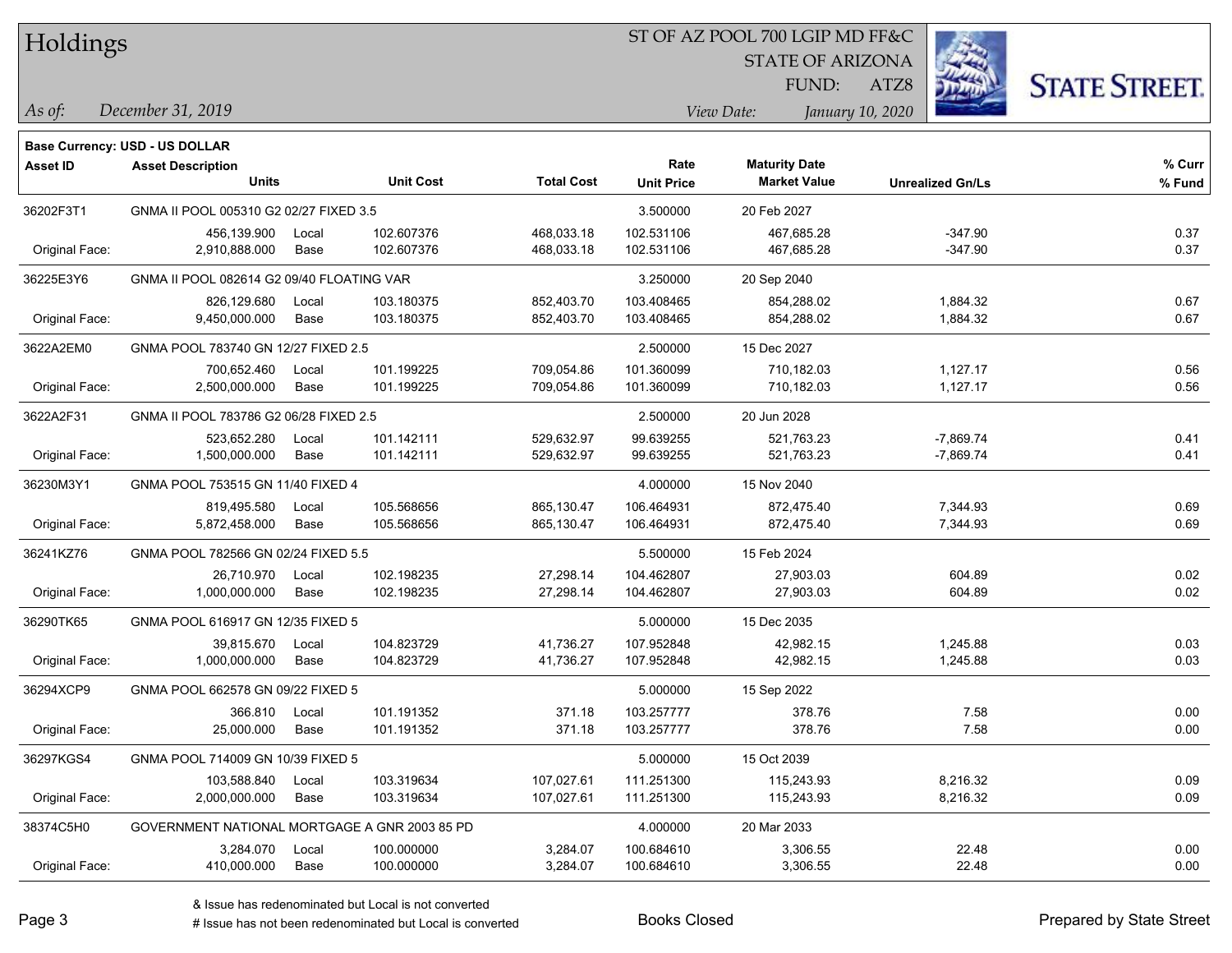#### ST OF AZ POOL 700 LGIP MD FF&C

STATE OF ARIZONA

ATZ8



*December 31, 2019 As of: View Date: January 10, 2020*

**Base Currency: USD - US DOLLAR**

FUND:

| <b>Asset ID</b> | <b>Asset Description</b><br><b>Units</b>       |       | <b>Unit Cost</b> | <b>Total Cost</b> | Rate<br><b>Unit Price</b> | <b>Maturity Date</b><br><b>Market Value</b> | <b>Unrealized Gn/Ls</b> | % Curr<br>% Fund |
|-----------------|------------------------------------------------|-------|------------------|-------------------|---------------------------|---------------------------------------------|-------------------------|------------------|
| 38376R6Y7       | GOVERNMENT NATIONAL MORTGAGE A GNR 2017 H18 FE |       |                  |                   | 1.974250                  | 20 Jun 2063                                 |                         |                  |
|                 | 386,299.760                                    | Local | 100.000000       | 386,299.76        | 99.800820                 | 385,530.33                                  | $-769.43$               | 0.30             |
| Original Face:  | 4,967,302.000                                  | Base  | 100.000000       | 386,299.76        | 99.800820                 | 385,530.33                                  | $-769.43$               | 0.30             |
| 38377YWD8       | GOVERNMENT NATIONAL MORTGAGE A GNR 2011 140 PC |       |                  |                   | 2.000000                  | 16 Aug 2039                                 |                         |                  |
|                 | 468,494.950                                    | Local | 101.068628       | 473,501.42        | 99.683330                 | 467,011.37                                  | $-6,490.05$             | 0.37             |
| Original Face:  | 2,720,000.000                                  | Base  | 101.068628       | 473,501.42        | 99.683330                 | 467,011.37                                  | $-6,490.05$             | 0.37             |
| 38378B4Q9       | GOVERNMENT NATIONAL MORTGAGE A GNR 2013 7 C    |       |                  |                   | 2.637000                  | 16 May 2051                                 |                         |                  |
|                 | 361,041.760                                    | Local | 101.539273       | 366,599.18        | 100.187010                | 361,716.94                                  | $-4,882.24$             | 0.28             |
| Original Face:  | 4,000,000.000                                  | Base  | 101.539273       | 366,599.18        | 100.187010                | 361,716.94                                  | $-4,882.24$             | 0.28             |
| 38378H4K9       | GOVERNMENT NATIONAL MORTGAGE A GNR 2012 124 KB |       |                  |                   | 2.000000                  | 20 Jul 2042                                 |                         |                  |
|                 | 1,704,663.310                                  | Local | 102.128147       | 1,740,941.05      | 100.511370                | 1,713,380.45                                | $-27,560.60$            | 1.35             |
| Original Face:  | 4,400,000.000                                  | Base  | 102.128147       | 1,740,941.05      | 100.511370                | 1,713,380.45                                | $-27,560.60$            | 1.35             |
| 38378KBF5       | GOVERNMENT NATIONAL MORTGAGE A GNR 2013 30 A   |       |                  |                   | 1.500000                  | 16 May 2042                                 |                         |                  |
|                 | 1,706,833.110                                  | Local | 99.338695        | 1,695,545.73      | 98.323660                 | 1,678,220.78                                | $-17,324.95$            | 1.32             |
| Original Face:  | 3,000,000.000                                  | Base  | 99.338695        | 1,695,545.73      | 98.323660                 | 1,678,220.78                                | $-17,324.95$            | 1.32             |
| 38378KES4       | GOVERNMENT NATIONAL MORTGAGE A GNR 2013 45 AB  |       |                  |                   | 1.450000                  | 16 Apr 2039                                 |                         |                  |
|                 | 530,682.580                                    | Local | 99.737721        | 529,290.71        | 99.124220                 | 526,034.97                                  | $-3,255.74$             | 0.41             |
| Original Face:  | 2,000,000.000                                  | Base  | 99.737721        | 529,290.71        | 99.124220                 | 526,034.97                                  | $-3,255.74$             | 0.41             |
| 38378KRR2       | GOVERNMENT NATIONAL MORTGAGE A GNR 2013 78 AF  |       |                  |                   | 2.426180                  | 16 Mar 2048                                 |                         |                  |
|                 | 512,399.510                                    | Local | 100.617635       | 515,564.27        | 99.470840                 | 509,688.10                                  | $-5,876.17$             | 0.40             |
| Original Face:  | 1,000,000.000                                  | Base  | 100.617635       | 515,564.27        | 99.470840                 | 509,688.10                                  | $-5,876.17$             | 0.40             |
| 38378X2R1       | GOVERNMENT NATIONAL MORTGAGE A GNR 2015 2 A    |       |                  |                   | 2.500000                  | 16 Dec 2044                                 |                         |                  |
|                 | 957,696.480                                    | Local | 101.238444       | 969,557.01        | 99.976540                 | 957,471.80                                  | $-12,085.21$            | 0.75             |
| Original Face:  | 2,000,000.000                                  | Base  | 101.238444       | 969,557.01        | 99.976540                 | 957,471.80                                  | $-12,085.21$            | 0.75             |
| 38378XEW7       | GOVERNMENT NATIONAL MORTGAGE A GNR 2014 101 AD |       |                  |                   | 3.000000                  | 16 Jul 2050                                 |                         |                  |
|                 | 525,600.080                                    | Local | 101.317865       | 532,526.78        | 101.075840                | 531,254.70                                  | $-1,272.08$             | 0.42             |
| Original Face:  | 1,000,000.000                                  | Base  | 101.317865       | 532,526.78        | 101.075840                | 531,254.70                                  | $-1,272.08$             | 0.42             |
| 38378XJS1       | GOVERNMENT NATIONAL MORTGAGE A GNR 2014 124 AC |       |                  |                   | 2.154000                  | 16 May 2054                                 |                         |                  |
|                 | 0.010                                          | Local | 100.000000       | 0.01              | 99.279180                 | 0.01                                        | 0.00                    | 0.00             |
|                 |                                                | Base  | 100.000000       | 0.01              | 99.279180                 | 0.01                                        | 0.00                    | 0.00             |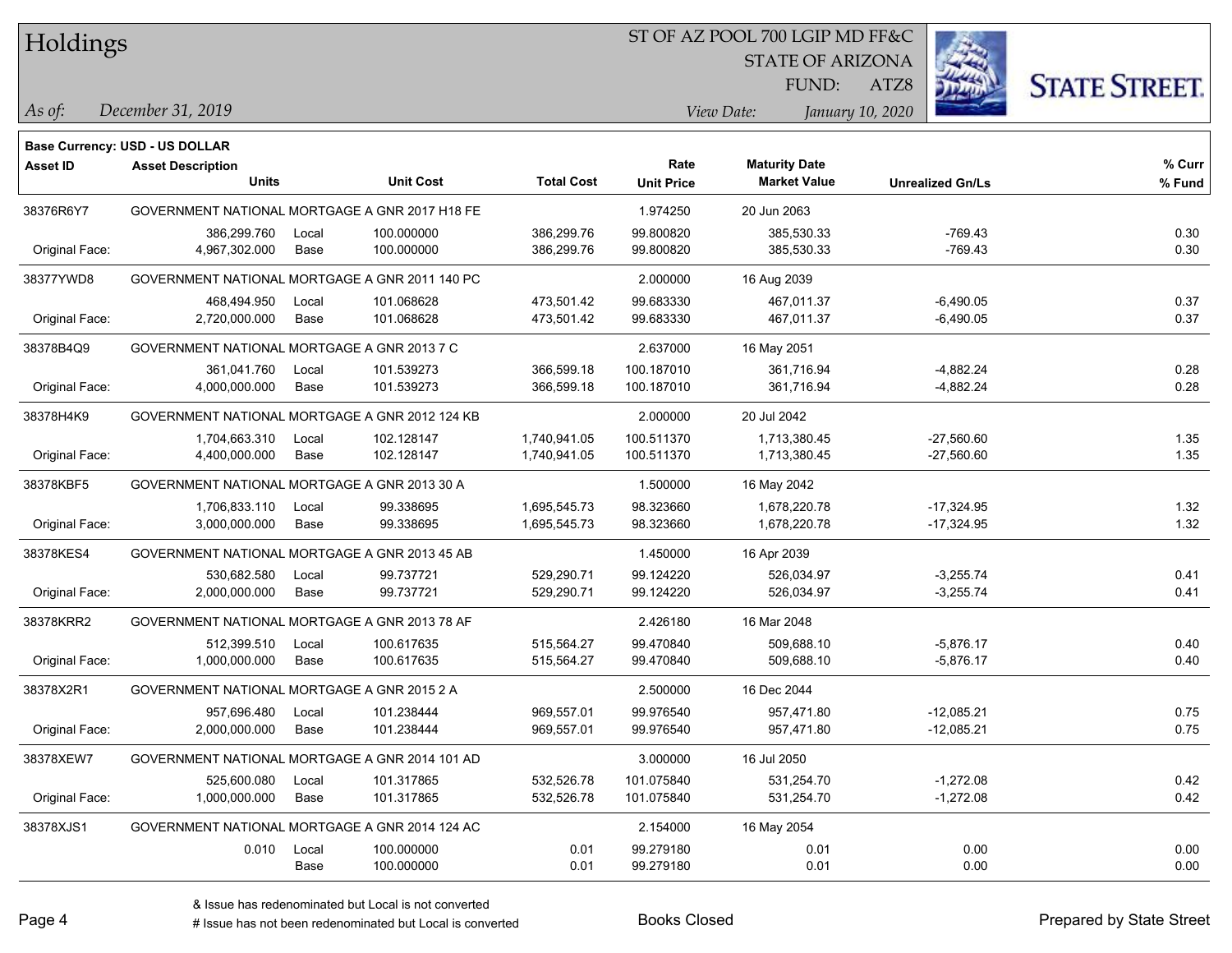#### ST OF AZ POOL 700 LGIP MD FF&C

STATE OF ARIZONA

ATZ8



*December 31, 2019 As of: View Date: January 10, 2020*

**Base Currency: USD - US DOLLAR**

FUND:

| Asset ID       | <b>Asset Description</b><br><b>Units</b>            |       | <b>Unit Cost</b> | <b>Total Cost</b> | Rate<br><b>Unit Price</b> | <b>Maturity Date</b><br><b>Market Value</b> | <b>Unrealized Gn/Ls</b> | % Curr<br>% Fund |
|----------------|-----------------------------------------------------|-------|------------------|-------------------|---------------------------|---------------------------------------------|-------------------------|------------------|
| 38378XJV4      | GOVERNMENT NATIONAL MORTGAGE A GNR 2014 124 AJ      |       |                  |                   | 3.028000                  | 16 Aug 2052                                 |                         |                  |
|                | 646,105.630                                         | Local | 100.736576       | 650,864.69        | 101.215230                | 653,957.30                                  | 3,092.61                | 0.51             |
| Original Face: | 1,000,000.000                                       | Base  | 100.736576       | 650,864.69        | 101.215230                | 653,957.30                                  | 3,092.61                | 0.51             |
| 38378XLY5      | GOVERNMENT NATIONAL MORTGAGE A GNR 2014 120 AD      |       |                  |                   | 2.850000                  | 16 Feb 2049                                 |                         |                  |
|                | 587,922.880                                         | Local | 100.832036       | 592,814.61        | 100.774110                | 592,474.05                                  | $-340.56$               | 0.47             |
| Original Face: | 1,000,000.000                                       | Base  | 100.832036       | 592,814.61        | 100.774110                | 592,474.05                                  | $-340.56$               | 0.47             |
| 38379KSP4      | GOVERNMENT NATIONAL MORTGAGE A GNR 2015 81 A        |       |                  |                   | 2.200000                  | 16 Aug 2055                                 |                         |                  |
|                | 648,202.860                                         | Local | 99.888644        | 647,481.05        | 99.421530                 | 644,453.20                                  | $-3,027.85$             | 0.51             |
| Original Face: | 1,000,000.000                                       | Base  | 99.888644        | 647,481.05        | 99.421530                 | 644,453.20                                  | $-3,027.85$             | 0.51             |
| 38379KZY7      | GOVERNMENT NATIONAL MORTGAGE A GNR 2015 114 A       |       |                  |                   | 2.100000                  | 15 Jun 2044                                 |                         |                  |
|                | 628,169.450                                         | Local | 100.314090       | 630,142.47        | 99.314890                 | 623,865.80                                  | $-6,276.67$             | 0.49             |
| Original Face: | 1,000,000.000                                       | Base  | 100.314090       | 630, 142. 47      | 99.314890                 | 623,865.80                                  | $-6,276.67$             | 0.49             |
| 38379RAN3      | GOVERNMENT NATIONAL MORTGAGE A GNR 2015 181 AB      |       |                  |                   | 2.600000                  | 16 Dec 2049                                 |                         |                  |
|                | 715,006.670                                         | Local | 100.910659       | 721,517.94        | 100.322310                | 717,311.21                                  | $-4,206.73$             | 0.56             |
| Original Face: | 1,000,000.000                                       | Base  | 100.910659       | 721,517.94        | 100.322310                | 717,311.21                                  | $-4,206.73$             | 0.56             |
| 38379RMD2      | GOVERNMENT NATIONAL MORTGAGE A GNR 2017 23 AC       |       |                  |                   | 2.300000                  | 16 Mar 2057                                 |                         |                  |
|                | 0.030                                               | Local | 300.000000       | 0.09              | 99.072400                 | 0.03                                        | $-0.06$                 | 0.00             |
|                |                                                     | Base  | 300.000000       | 0.09              | 99.072400                 | 0.03                                        | $-0.06$                 | 0.00             |
| 38380LN25      | GOVERNMENT NATIONAL MORTGAGE A GNR 2019 H18 KA      |       |                  |                   | 2.200000                  | 20 Nov 2069                                 |                         |                  |
|                | 1,945,564.820                                       | Local | 100.354827       | 1,952,468.20      | 100.056125                | 1,946,656.77                                | $-5,811.43$             | 1.53             |
| Original Face: | 2,000,000.000                                       | Base  | 100.354827       | 1,952,468.20      | 100.056125                | 1,946,656.77                                | $-5,811.43$             | 1.53             |
| 38380LRE5      | GOVERNMENT NATIONAL MORTGAGE A GNR 2019 H04 CA      |       |                  |                   | 3.000000                  | 20 Mar 2069                                 |                         |                  |
|                | 1,154,284.740                                       | Local | 100.069242       | 1,155,083.99      | 101.403948                | 1,170,490.30                                | 15,406.31               | 0.92             |
| Original Face: | 2,000,000.000                                       | Base  | 100.069242       | 1,155,083.99      | 101.403948                | 1,170,490.30                                | 15,406.31               | 0.92             |
| 418097AC5      | AID JORDAN US GOVT GUAR 10/20 2.503                 |       |                  |                   | 2.503000                  | 30 Oct 2020                                 |                         |                  |
|                | 6,280,000.000                                       | Local | 100.391345       | 6,304,576.46      | 100.638381                | 6,320,090.33                                | 15,513.87               | 4.96             |
|                |                                                     | Base  | 100.391345       | 6,304,576.46      | 100.638381                | 6,320,090.33                                | 15,513.87               | 4.96             |
| 6903532L0      | OVERSEAS PRIVATE INV COR US GOVT GUAR 01/21 0.00000 |       |                  |                   |                           | 26 Jan 2021                                 |                         |                  |
|                | 5,000,000.000                                       | Local | 105.100955       | 5,255,047.74      | 105.601910                | 5,280,095.50                                | 25,047.76               | 4.15             |
|                |                                                     | Base  | 105.100955       | 5,255,047.74      | 105.601910                | 5,280,095.50                                | 25,047.76               | 4.15             |

# Issue has not been redenominated but Local is converted Books Closed Prepared by State Street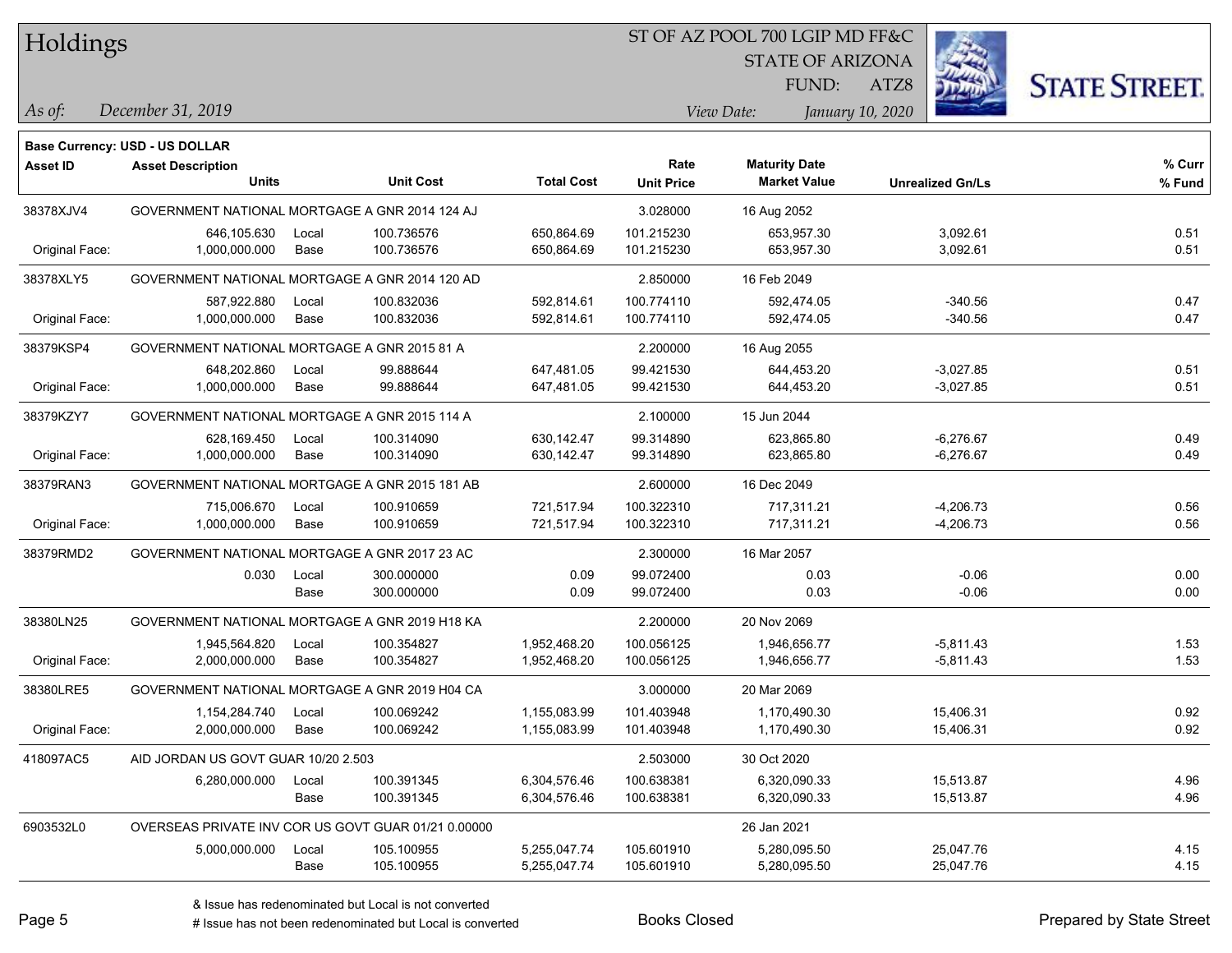#### ST OF AZ POOL 700 LGIP MD FF&C

STATE OF ARIZONA

ATZ8



*December 31, 2019 As of: View Date: January 10, 2020*

**Base Currency: USD - US DOLLAR**

FUND:

| <b>Asset ID</b> | <b>Asset Description</b>                            |       |                  |                   | Rate              | <b>Maturity Date</b> |                         | % Curr |
|-----------------|-----------------------------------------------------|-------|------------------|-------------------|-------------------|----------------------|-------------------------|--------|
|                 | <b>Units</b>                                        |       | <b>Unit Cost</b> | <b>Total Cost</b> | <b>Unit Price</b> | <b>Market Value</b>  | <b>Unrealized Gn/Ls</b> | % Fund |
| 6903537C5       | OVERSEAS PRIVATE INV COR US GOVT GUAR 08/27 VAR     |       |                  |                   | 1.980000          | 13 Aug 2027          |                         |        |
|                 | 2,700,000.000                                       | Local | 100.000000       | 2,700,000.00      | 100.000000        | 2,700,000.00         | 0.00                    | 2.12   |
| Original Face:  | 2,700,000.000                                       | Base  | 100.000000       | 2,700,000.00      | 100.000000        | 2,700,000.00         | 0.00                    | 2.12   |
| 6903538B6       | OVERSEAS PRIVATE INV COR US GOVT GUAR 09/26 VAR     |       |                  |                   | 1.990000          | 15 Sep 2026          |                         |        |
|                 | 3,500,000.000                                       | Local | 100.000000       | 3,500,000.00      | 100.000000        | 3,500,000.00         | 0.00                    | 2.75   |
| Original Face:  | 3,500,000.000                                       | Base  | 100.000000       | 3,500,000.00      | 100.000000        | 3,500,000.00         | 0.00                    | 2.75   |
| 690353L54       | OVERSEAS PRIVATE INV COR US GOVT GUAR 01/21 0.00000 |       |                  |                   |                   | 26 Jan 2021          |                         |        |
|                 | 2,500,000.000                                       | Local | 106.844644       | 2,671,116.10      | 106.297270        | 2,657,431.75         | $-13,684.35$            | 2.09   |
|                 |                                                     | Base  | 106.844644       | 2,671,116.10      | 106.297270        | 2,657,431.75         | $-13,684.35$            | 2.09   |
| 742651DU3       | PRIVATE EXPORT FUNDING US GOVT GUAR 03/20 2.25      |       |                  |                   | 2.250000          | 15 Mar 2020          |                         |        |
|                 | 3,440,000.000                                       | Local | 100.060939       | 3,442,096.30      | 100.103441        | 3,443,558.37         | 1,462.07                | 2.70   |
|                 |                                                     | Base  | 100.060939       | 3,442,096.30      | 100.103441        | 3,443,558.37         | 1,462.07                | 2.70   |
| 742651DX7       | PRIVATE EXPORT FUNDING US GOVT GUAR 11/24 1.75      |       |                  |                   | 1.750000          | 15 Nov 2024          |                         |        |
|                 | 2,000,000.000                                       | Local | 99.870987        | 1,997,419.73      | 99.300274         | 1,986,005.48         | $-11,414.25$            | 1.56   |
|                 |                                                     | Base  | 99.870987        | 1,997,419.73      | 99.300274         | 1,986,005.48         | $-11,414.25$            | 1.56   |
| 831641EV3       | SMALL BUSINESS ADMINISTRATION SBIC 2011 10B 1       |       |                  |                   | 2.877000          | 10 Sep 2021          |                         |        |
|                 | 342,697.580                                         | Local | 101.070238       | 346,365.26        | 100.325610        | 343,813.44           | $-2,551.82$             | 0.27   |
| Original Face:  | 4,000,000.000                                       | Base  | 101.070238       | 346,365.26        | 100.325610        | 343,813.44           | $-2,551.82$             | 0.27   |
| 831641EW1       | SMALL BUSINESS ADMINISTRATION SBIC 2012 10A 1       |       |                  |                   | 2.766000          | 10 Mar 2022          |                         |        |
|                 | 297,444.700                                         | Local | 100.969969       | 300,329.82        | 100.772900        | 299,743.65           | $-586.17$               | 0.24   |
| Original Face:  | 1,000,000.000                                       | Base  | 100.969969       | 300,329.82        | 100.772900        | 299,743.65           | $-586.17$               | 0.24   |
| 903724AL6       | AID UKRAINE US GOVT GUAR 05/20 1.847                |       |                  |                   | 1.847000          | 29 May 2020          |                         |        |
|                 | 1,000,000.000                                       | Local | 100.042029       | 1,000,420.29      | 100.099976        | 1,000,999.76         | 579.47                  | 0.79   |
|                 |                                                     | Base  | 100.042029       | 1,000,420.29      | 100.099976        | 1,000,999.76         | 579.47                  | 0.79   |
| 903724BL5       | AID UKRAINE US GOVT GUAR 09/21 1.471                |       |                  |                   | 1.471000          | 29 Sep 2021          |                         |        |
|                 | 3,000,000.000                                       | Local | 99.394886        | 2,981,846.57      | 99.606939         | 2,988,208.17         | 6,361.60                | 2.35   |
|                 |                                                     | Base  | 99.394886        | 2,981,846.57      | 99.606939         | 2,988,208.17         | 6,361.60                | 2.35   |
| 911759MU9       | HOUSING URBAN DEVELOPMNT US GOVT GUAR 08/21 2.57    |       |                  |                   | 2.570000          | 01 Aug 2021          |                         |        |
|                 | 500,000.000                                         | Local | 100.000000       | 500,000.00        | 101.431930        | 507,159.65           | 7,159.65                | 0.40   |
|                 |                                                     | Base  | 100.000000       | 500,000.00        | 101.431930        | 507,159.65           | 7,159.65                | 0.40   |

A ISSUE ISSUE ISSUE ISSUE ISSUE ISSUE ISSUE ISSUE ISSUE ISSUE ISSUE ISSUE ISSUE ISSUE ISSUE ISSUE ISSUE ISSUE I<br>
# Issue has not been redenominated but Local is converted **BOOKS** Closed **Prepared by State Street**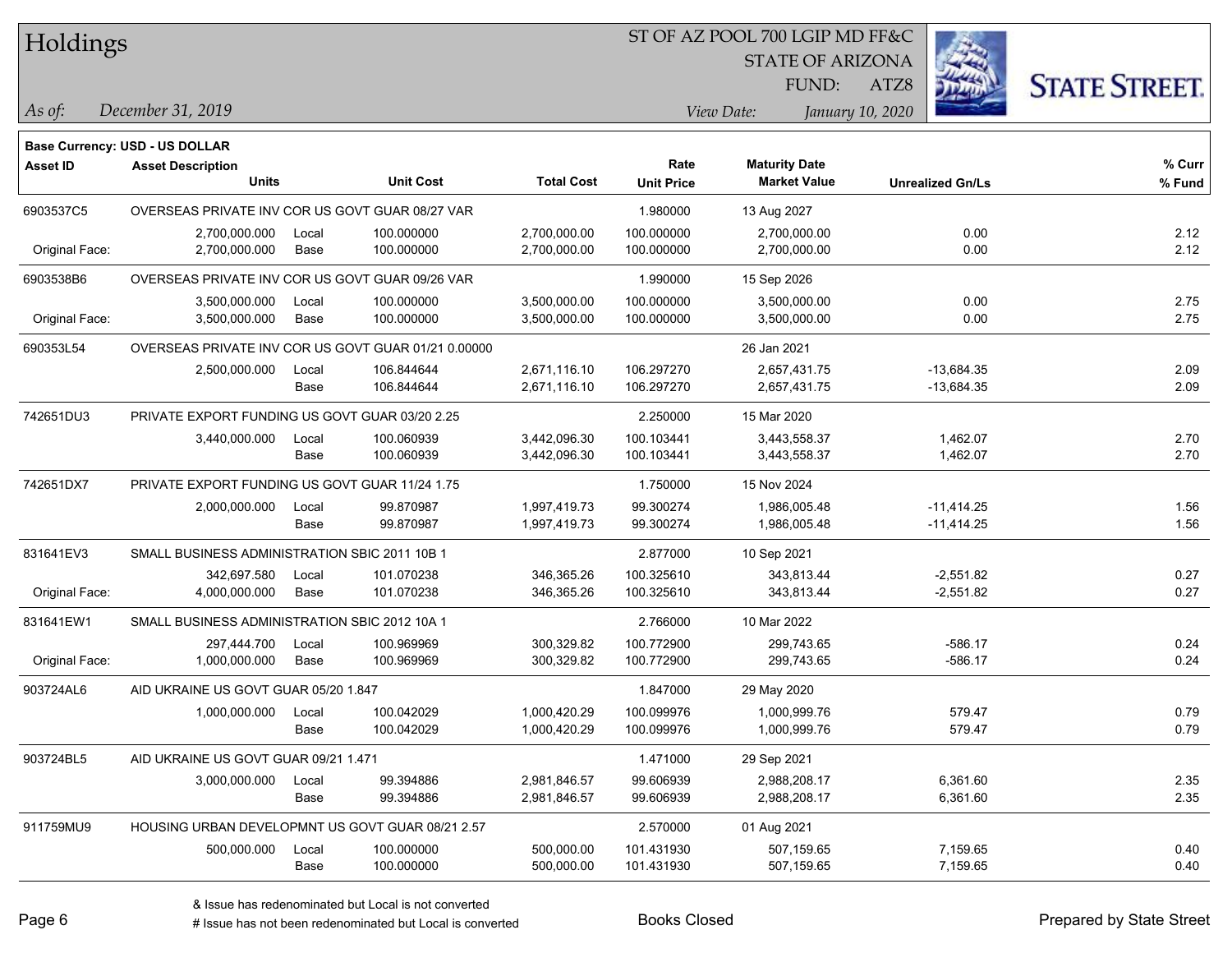| Holdings |  |
|----------|--|
|----------|--|

#### ST OF AZ POOL 700 LGIP MD FF&C

STATE OF ARIZONA

ATZ8



*December 31, 2019 As of: View Date: January 10, 2020*

**Base Currency: USD - US DOLLAR**

FUND:

| <b>Asset ID</b> | <b>Asset Description</b>           |       | <b>Unit Cost</b> | <b>Total Cost</b> | Rate              | <b>Maturity Date</b><br><b>Market Value</b> |                         | % Curr |
|-----------------|------------------------------------|-------|------------------|-------------------|-------------------|---------------------------------------------|-------------------------|--------|
|                 | <b>Units</b>                       |       |                  |                   | <b>Unit Price</b> |                                             | <b>Unrealized Gn/Ls</b> | % Fund |
| 912796SD2       | TREASURY BILL 02/20 0.00000        |       |                  |                   |                   | 27 Feb 2020                                 |                         |        |
|                 | 2,000,000.000                      | Local | 99.607903        | 1,992,158.06      | 99.763556         | 1,995,271.12                                | 3,113.06                | 1.57   |
|                 |                                    | Base  | 99.607903        | 1,992,158.06      | 99.763556         | 1,995,271.12                                | 3,113.06                | 1.57   |
| 912796TL3       | TREASURY BILL 03/20 0.00000        |       |                  |                   | 0.010000          | 19 Mar 2020                                 |                         |        |
|                 | 2,000,000.000                      | Local | 99.596892        | 1,991,937.83      | 99.683088         | 1,993,661.76                                | 1,723.93                | 1.57   |
|                 |                                    | Base  | 99.596892        | 1,991,937.83      | 99.683088         | 1,993,661.76                                | 1,723.93                | 1.57   |
| 9128283G3       | <b>US TREASURY N/B 11/20 1.75</b>  |       |                  |                   | 1.750000          | 15 Nov 2020                                 |                         |        |
|                 | 5,000,000.000                      | Local | 99.650900        | 4,982,544.98      | 100.085938        | 5,004,296.90                                | 21,751.92               | 3.93   |
|                 |                                    | Base  | 99.650900        | 4,982,544.98      | 100.085938        | 5,004,296.90                                | 21,751.92               | 3.93   |
| 9128283S7       | US TREASURY N/B 01/20 2            |       |                  |                   | 2.000000          | 31 Jan 2020                                 |                         |        |
|                 | 2,000,000.000                      | Local | 100.029668       | 2,000,593.35      | 100.026452        | 2,000,529.04                                | $-64.31$                | 1.57   |
|                 |                                    | Base  | 100.029668       | 2,000,593.35      | 100.026452        | 2,000,529.04                                | $-64.31$                | 1.57   |
| 9128283Y4       | US TREASURY N/B 02/20 2.25         |       |                  |                   | 2.250000          | 29 Feb 2020                                 |                         |        |
|                 | 2,000,000.000                      | Local | 100.098453       | 2,001,969.05      | 100.091741        | 2,001,834.82                                | $-134.23$               | 1.57   |
|                 |                                    | Base  | 100.098453       | 2,001,969.05      | 100.091741        | 2,001,834.82                                | $-134.23$               | 1.57   |
| 9128284J6       | <b>US TREASURY N/B 04/20 2.375</b> |       |                  |                   | 2.375000          | 30 Apr 2020                                 |                         |        |
|                 | 2,000,000.000                      | Local | 99.915140        | 1,998,302.80      | 100.242188        | 2,004,843.76                                | 6,540.96                | 1.57   |
|                 |                                    | Base  | 99.915140        | 1,998,302.80      | 100.242188        | 2,004,843.76                                | 6,540.96                | 1.57   |
| 9128284Q0       | US TREASURY N/B 05/20 2.5          |       |                  |                   | 2.500000          | 31 May 2020                                 |                         |        |
|                 | 2,000,000.000                      | Local | 99.974576        | 1,999,491.51      | 100.343238        | 2,006,864.76                                | 7,373.25                | 1.58   |
|                 |                                    | Base  | 99.974576        | 1,999,491.51      | 100.343238        | 2,006,864.76                                | 7,373.25                | 1.58   |
| 9128284Y3       | <b>US TREASURY N/B 08/20 2.625</b> |       |                  |                   | 2.625000          | 31 Aug 2020                                 |                         |        |
|                 | 1,000,000.000                      | Local | 99.917920        | 999,179.20        | 100.640625        | 1,006,406.25                                | 7,227.05                | 0.79   |
|                 |                                    | Base  | 99.917920        | 999,179.20        | 100.640625        | 1,006,406.25                                | 7,227.05                | 0.79   |
| 9128286Q8       | US TREASURY FRN 04/21 VAR          |       |                  |                   | 1.664863          | 30 Apr 2021                                 |                         |        |
|                 | 2,000,000.000                      | Local | 99.950850        | 1,999,017.00      | 99.945132         | 1,998,902.64                                | $-114.36$               | 1.57   |
|                 |                                    | Base  | 99.950850        | 1,999,017.00      | 99.945132         | 1,998,902.64                                | $-114.36$               | 1.57   |
| 9128287A2       | US TREASURY N/B 06/21 1.625        |       |                  |                   | 1.625000          | 30 Jun 2021                                 |                         |        |
|                 | 2,000,000.000                      | Local | 99.982315        | 1,999,646.30      | 100.039062        | 2,000,781.24                                | 1,134.94                | 1.57   |
|                 |                                    | Base  | 99.982315        | 1,999,646.30      | 100.039062        | 2,000,781.24                                | 1,134.94                | 1.57   |

A ISSUE ISSUE ISSUE ISSUE ISSUE ISSUE ISSUE ISSUE ISSUE ISSUE ISSUE ISSUE ISSUE ISSUE ISSUE ISSUE ISSUE ISSUE I<br>
# Issue has not been redenominated but Local is converted **BOOKS** Closed **Prepared by State Street**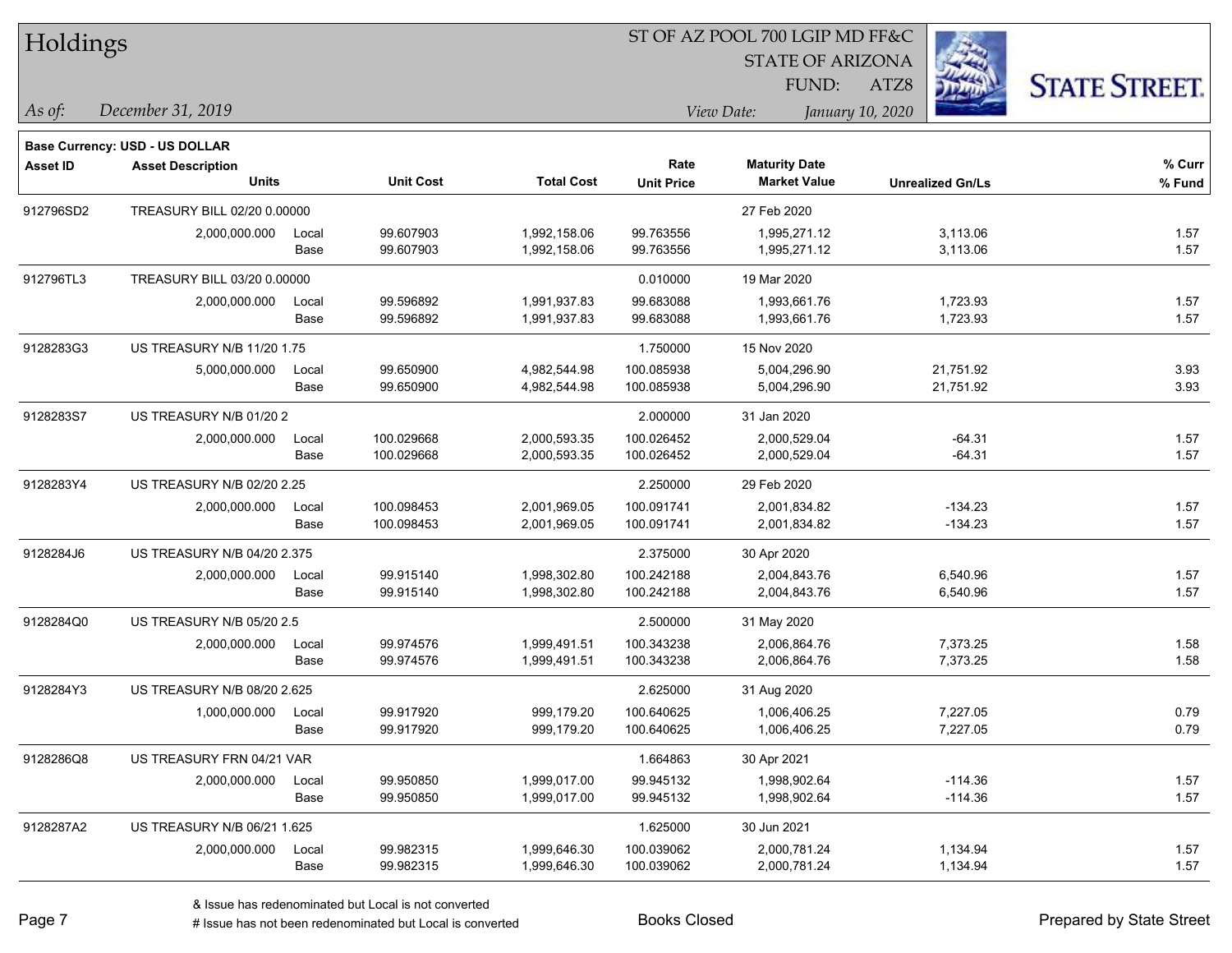| Holdings        |                                    |       |                  |                   | ST OF AZ POOL 700 LGIP MD FF&C |                         |                         |                      |
|-----------------|------------------------------------|-------|------------------|-------------------|--------------------------------|-------------------------|-------------------------|----------------------|
|                 |                                    |       |                  |                   |                                | <b>STATE OF ARIZONA</b> |                         |                      |
|                 |                                    |       |                  |                   |                                | FUND:                   | ATZ8                    | <b>STATE STREET.</b> |
| As of:          | December 31, 2019                  |       |                  |                   |                                | View Date:              | January 10, 2020        |                      |
|                 | Base Currency: USD - US DOLLAR     |       |                  |                   |                                |                         |                         |                      |
| <b>Asset ID</b> | <b>Asset Description</b>           |       |                  |                   | Rate                           | <b>Maturity Date</b>    |                         | % Curr               |
|                 | <b>Units</b>                       |       | <b>Unit Cost</b> | <b>Total Cost</b> | <b>Unit Price</b>              | <b>Market Value</b>     | <b>Unrealized Gn/Ls</b> | % Fund               |
| 9128287G9       | US TREASURY FRN 07/21 VAR          |       |                  |                   | 1.745863                       | 31 Jul 2021             |                         |                      |
|                 | 2,000,000.000                      | Local | 99.960311        | 1,999,206.21      | 100.042795                     | 2,000,855.90            | 1,649.69                | 1.57                 |
|                 |                                    | Base  | 99.960311        | 1,999,206.21      | 100.042795                     | 2,000,855.90            | 1,649.69                | 1.57                 |
| 912828F62       | US TREASURY N/B 10/19 1.5          |       |                  |                   | 1.500000                       | 31 Oct 2019             |                         |                      |
|                 | 0.000                              | Local | 0.000000         | $-0.04$           | 0.000000                       | 0.00                    | 0.04                    | 0.00                 |
|                 |                                    | Base  | 0.000000         | $-0.04$           | 0.000000                       | 0.00                    | 0.04                    | 0.00                 |
| 912828G95       | <b>US TREASURY N/B 12/19 1.625</b> |       |                  |                   | 1.625000                       | 31 Dec 2019             |                         |                      |
|                 | 0.000                              | Local | 0.000000         | $-4,130.85$       | 0.000000                       | 0.00                    | 4,130.85                | 0.00                 |
|                 |                                    | Base  | 0.000000         | $-4,130.85$       | 0.000000                       | 0.00                    | 4,130.85                | 0.00                 |
| 912828J50       | US TREASURY N/B 02/20 1.375        |       |                  |                   | 1.375000                       | 29 Feb 2020             |                         |                      |
|                 | 2,000,000.000                      | Local | 99.811323        | 1,996,226.46      | 99.953472                      | 1,999,069.44            | 2,842.98                | 1.57                 |
|                 |                                    | Base  | 99.811323        | 1,996,226.46      | 99.953472                      | 1,999,069.44            | 2,842.98                | 1.57                 |
| 912828L32       | US TREASURY N/B 08/20 1.375        |       |                  |                   | 1.375000                       | 31 Aug 2020             |                         |                      |
|                 | 5,000,000.000                      | Local | 99.434940        | 4,971,747.02      | 99.832031                      | 4,991,601.55            | 19,854.53               | 3.92                 |
|                 |                                    | Base  | 99.434940        | 4,971,747.02      | 99.832031                      | 4,991,601.55            | 19,854.53               | 3.92                 |
| 912828N48       | US TREASURY N/B 12/20 1.75         |       |                  |                   | 1.750000                       | 31 Dec 2020             |                         |                      |
|                 | 2,000,000.000                      | Local | 100.043425       | 2,000,868.50      | 100.093750                     | 2,001,875.00            | 1,006.50                | 1.57                 |
|                 |                                    | Base  | 100.043425       | 2,000,868.50      | 100.093750                     | 2,001,875.00            | 1,006.50                | 1.57                 |
| 912828P87       | US TREASURY N/B 02/21 1.125        |       |                  |                   | 1.125000                       | 28 Feb 2021             |                         |                      |
|                 | 2,000,000.000                      | Local | 99.578041        | 1,991,560.81      | 99.414062                      | 1,988,281.24            | $-3,279.57$             | 1.56                 |
|                 |                                    | Base  | 99.578041        | 1,991,560.81      | 99.414062                      | 1,988,281.24            | $-3,279.57$             | 1.56                 |
| 912828Q37       | US TREASURY N/B 03/21 1.25         |       |                  |                   | 1.250000                       | 31 Mar 2021             |                         |                      |
|                 | 2,000,000.000                      | Local | 99.439453        | 1,988,789.06      | 99.542969                      | 1,990,859.38            | 2,070.32                | 1.56                 |
|                 |                                    | Base  | 99.439453        | 1,988,789.06      | 99.542969                      | 1,990,859.38            | 2,070.32                | 1.56                 |
| 912828XE5       | US TREASURY N/B 05/20 1.5          |       |                  |                   | 1.500000                       | 31 May 2020             |                         |                      |
|                 | 2,000,000.000                      | Local | 99.938083        | 1,998,761.66      | 99.944833                      | 1,998,896.66            | 135.00                  | 1.57                 |
|                 |                                    | Base  | 99.938083        | 1,998,761.66      | 99.944833                      | 1,998,896.66            | 135.00                  | 1.57                 |
| 912828XY1       | US TREASURY N/B 06/20 2.5          |       |                  |                   | 2.500000                       | 30 Jun 2020             |                         |                      |
|                 | 4,000,000.000                      | Local | 100.099541       | 4,003,981.65      | 100.421875                     | 4,016,875.00            | 12,893.35               | 3.15                 |
|                 |                                    | Base  | 100.099541       | 4,003,981.65      | 100.421875                     | 4,016,875.00            | 12,893.35               | 3.15                 |

 $\overline{\phantom{0}}$ 

 $\overline{\phantom{a}}$ 

 $\overline{\phantom{0}}$ 

 $\overline{\phantom{a}}$ 

 $\overline{\phantom{0}}$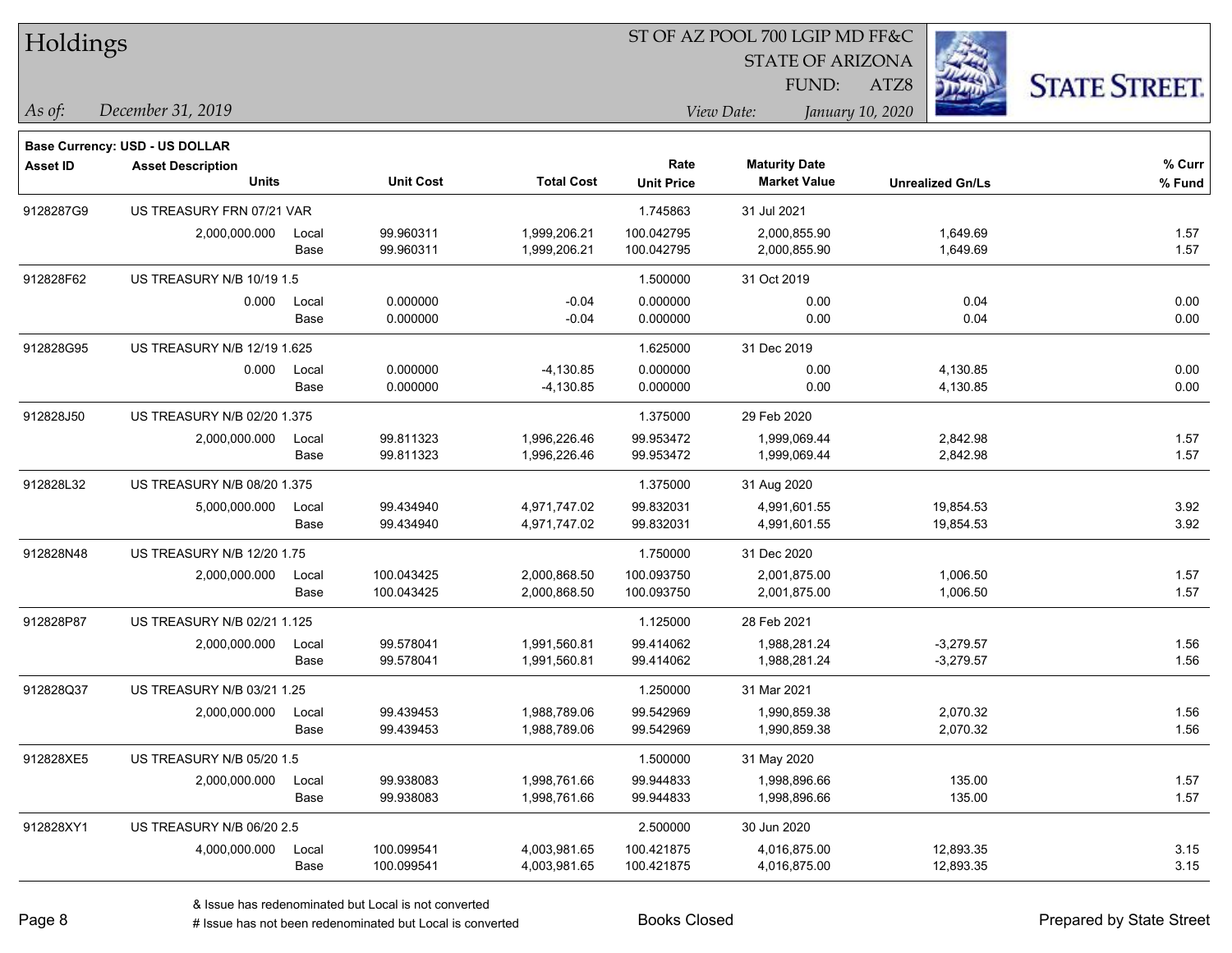| Holdings                  |                                          |               |                          |                              |                           | ST OF AZ POOL 700 LGIP MD FF&C<br><b>STATE OF ARIZONA</b> |                            |                      |  |  |
|---------------------------|------------------------------------------|---------------|--------------------------|------------------------------|---------------------------|-----------------------------------------------------------|----------------------------|----------------------|--|--|
|                           |                                          |               |                          |                              |                           | FUND:                                                     | <b>COLOR</b><br>ATZ8       | <b>STATE STREET.</b> |  |  |
| $\vert$ As of:            | December 31, 2019                        |               |                          |                              |                           | View Date:                                                | January 10, 2020           |                      |  |  |
|                           | <b>Base Currency: USD - US DOLLAR</b>    |               |                          |                              |                           |                                                           |                            |                      |  |  |
| <b>Asset ID</b>           | <b>Asset Description</b><br><b>Units</b> |               | <b>Unit Cost</b>         | <b>Total Cost</b>            | Rate<br><b>Unit Price</b> | <b>Maturity Date</b><br><b>Market Value</b>               | <b>Unrealized Gn/Ls</b>    | % Curr<br>% Fund     |  |  |
| 912828YN4                 | US TREASURY FRN 10/21 VAR                |               |                          |                              | 1.825863                  | 31 Oct 2021                                               |                            |                      |  |  |
|                           | 3,000,000.000                            | Local<br>Base | 100.035760<br>100.035760 | 3,001,072.80<br>3,001,072.80 | 100.149643<br>100.149643  | 3,004,489.29<br>3,004,489.29                              | 3,416.49<br>3,416.49       | 2.36<br>2.36         |  |  |
| 92262BAB1                 | VENDEE MORTGAGE TRUST VENDE 2011 2 DG    |               |                          |                              | 2.750000                  | 15 Dec 2033                                               |                            |                      |  |  |
| Original Face:            | 155,134.310<br>2,000,000.000             | Local<br>Base | 102.107187<br>102.107187 | 158,403.28<br>158,403.28     | 100.189840<br>100.189840  | 155,428.82<br>155,428.82                                  | $-2,974.46$<br>$-2,974.46$ | 0.12<br>0.12         |  |  |
| <b>US DOLLAR Total</b>    |                                          |               |                          |                              |                           |                                                           |                            |                      |  |  |
|                           | 98,537,872.460                           | Local         |                          | 99,208,144.93                |                           | 99,224,678.56                                             | 16,533.63                  | 77.92                |  |  |
| Original Face:            | 95,498,075.000                           | Base          |                          | 99,208,144.93                |                           | 99,224,678.56                                             | 16,533.63                  | 77.92                |  |  |
| <b>FIXED INCOME Total</b> |                                          |               |                          |                              |                           |                                                           |                            |                      |  |  |
|                           | 98.537.872.460                           | Base          |                          | 99,208,144.93                |                           | 99,224,678.56                                             | 16,533.63                  | 77.92                |  |  |
| Original Face:            | 95,498,075.000                           |               |                          |                              |                           |                                                           |                            |                      |  |  |

L.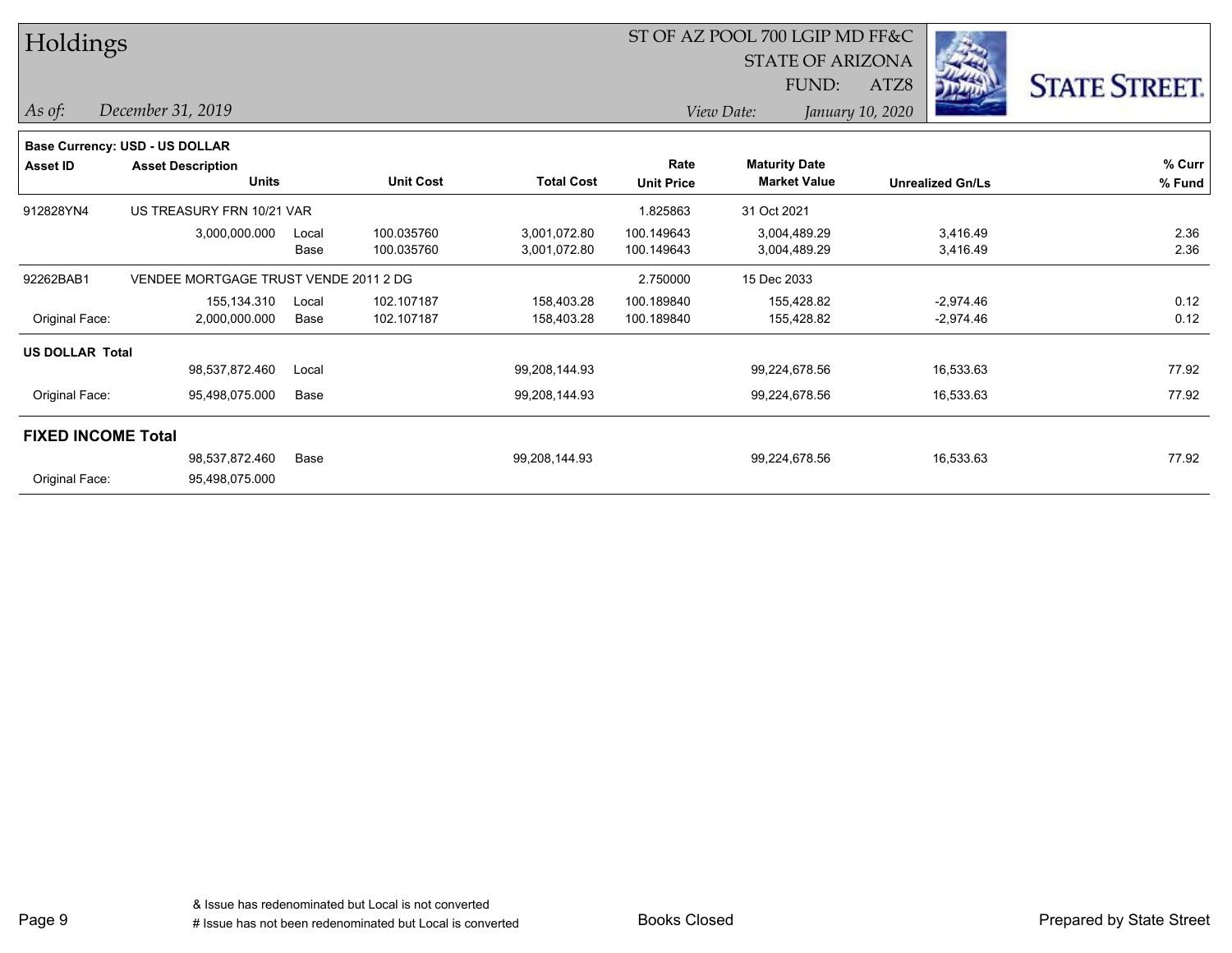| Holdings          |                                       |      |                  |                   | ST OF AZ POOL 700 LGIP MD FF&C |                      |                         |                  |                         |                      |
|-------------------|---------------------------------------|------|------------------|-------------------|--------------------------------|----------------------|-------------------------|------------------|-------------------------|----------------------|
|                   |                                       |      |                  |                   |                                |                      | <b>STATE OF ARIZONA</b> |                  |                         |                      |
|                   |                                       |      |                  |                   |                                |                      | FUND:                   | ATZ8             |                         | <b>STATE STREET.</b> |
| $\vert$ As of:    | December 31, 2019                     |      |                  |                   |                                | View Date:           |                         | January 10, 2020 |                         |                      |
|                   | <b>Base Currency: USD - US DOLLAR</b> |      |                  |                   |                                |                      |                         |                  |                         |                      |
| Asset ID          | <b>Asset Description</b>              |      |                  |                   | Rate                           | <b>Maturity Date</b> |                         |                  |                         | % Curr               |
|                   | <b>Units</b>                          |      | <b>Unit Cost</b> | <b>Total Cost</b> | <b>Unit Price</b>              |                      | <b>Market Value</b>     |                  | <b>Unrealized Gn/Ls</b> | % Fund               |
| <b>FUND Total</b> |                                       |      |                  |                   |                                |                      |                         |                  |                         |                      |
|                   | 126.708.395.260                       | Base |                  | 127.326.229.20    |                                | 127.343.627.56       |                         |                  | 17.398.36               | 100.00               |
| Original Face:    | 95,498,075.000                        |      |                  |                   |                                |                      |                         |                  |                         |                      |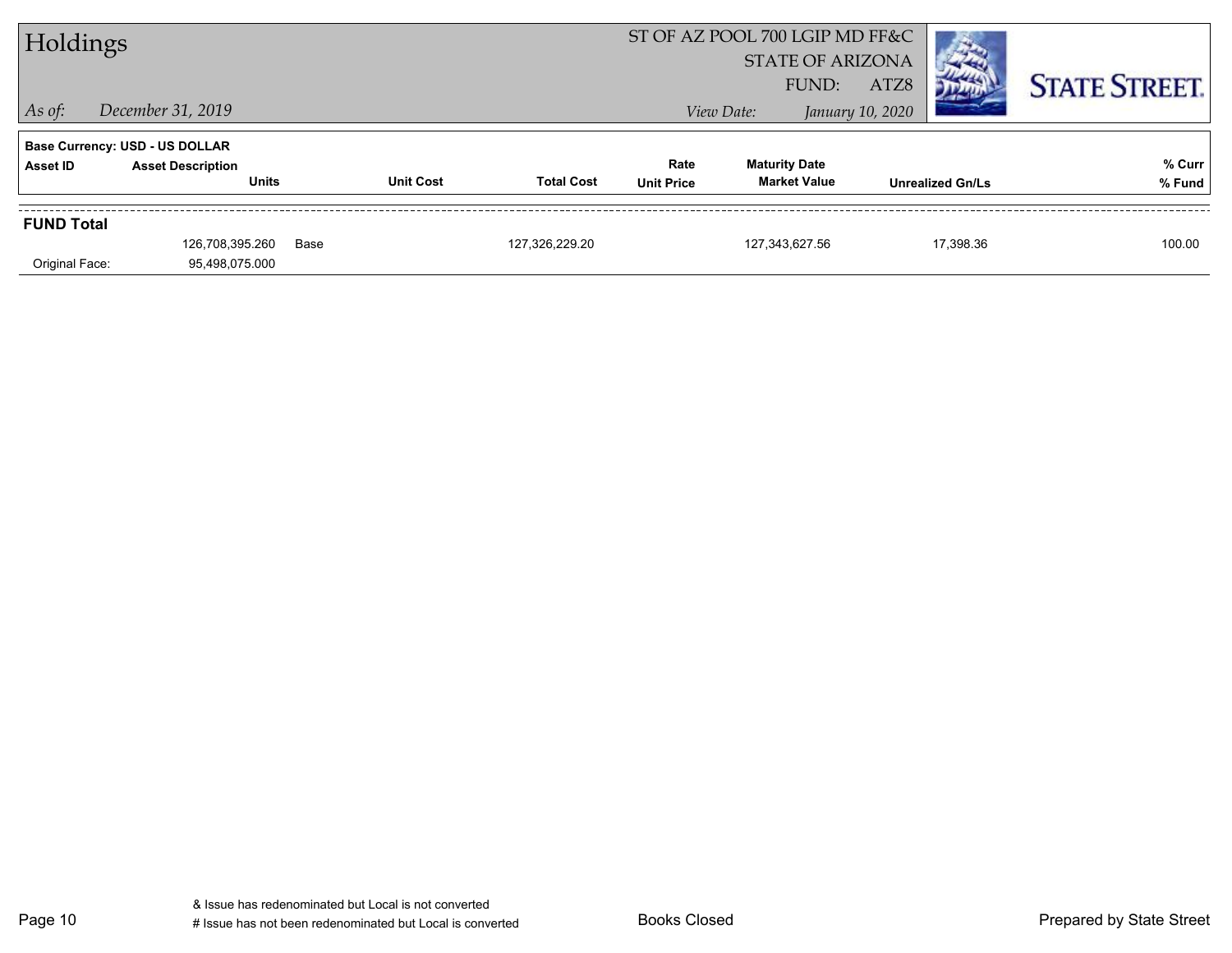### Currency Summary

*As of: December 31, 2019*

## ST OF AZ POOL 700 LGIP MD FF&C

STATE OF ARIZONA

ATZ8



*View Date:January 10, 2020*

FUND:

| Base Currency: USD - US DOLLAR |  |
|--------------------------------|--|

| base currency.cop - oo bollenn |                 |       |                   |                     | % Currency |                         |                          |                           |
|--------------------------------|-----------------|-------|-------------------|---------------------|------------|-------------------------|--------------------------|---------------------------|
|                                | <b>Units</b>    |       | <b>Total Cost</b> | <b>Market Value</b> | % Fund     | <b>Unreal Sec Gn/Ls</b> | <b>Unreal Curr Gn/Ls</b> | <b>Total Unreal Gn/Ls</b> |
| <b>US DOLLAR</b>               |                 |       |                   |                     |            |                         | Exchange Rate:           | 1.000000                  |
| <b>CASH</b>                    |                 |       |                   |                     |            |                         |                          |                           |
|                                | 170,522.800     | Local | 170,522.80        | 170,522.80          | 0.13       | 0.00                    |                          | 0.00                      |
|                                |                 | Base  | 170,522.80        | 170,522.80          | 0.13       | 0.00                    | 0.00                     | 0.00                      |
| <b>CASH EQUIVALENT</b>         |                 |       |                   |                     |            |                         |                          |                           |
|                                | 28,000,000.000  | Local | 27,947,561.47     | 27,948,426.20       | 21.95      | 864.73                  |                          | 864.73                    |
|                                |                 | Base  | 27,947,561.47     | 27,948,426.20       | 21.95      | 864.73                  | 0.00                     | 864.73                    |
| <b>FIXED INCOME</b>            |                 |       |                   |                     |            |                         |                          |                           |
|                                | 98,537,872.460  | Local | 99,208,144.93     | 99,224,678.56       | 77.92      | 16,533.63               |                          | 16,533.63                 |
| Original Face:                 | 95,498,075.000  | Base  | 99,208,144.93     | 99,224,678.56       | 77.92      | 16,533.63               | 0.00                     | 16,533.63                 |
| <b>US DOLLAR Total</b>         |                 |       |                   |                     |            |                         |                          |                           |
|                                | 126,708,395.260 | Local | 127,326,229.20    | 127,343,627.56      | 100.00     | 17,398.36               |                          | 17,398.36                 |
| Original Face:                 | 95,498,075.000  | Base  | 127,326,229.20    | 127,343,627.56      | 100.00     | 17,398.36               | 0.00                     | 17,398.36                 |
| <b>FUND Total</b>              |                 |       |                   |                     |            |                         |                          |                           |
|                                | 126,708,395.260 | Base  | 127,326,229.20    | 127,343,627.56      | 100.00     | 17,398.36               | 0.00                     | 17,398.36                 |
| Original Face:                 | 95,498,075.000  |       |                   |                     |            |                         |                          |                           |
|                                |                 |       |                   |                     |            |                         |                          |                           |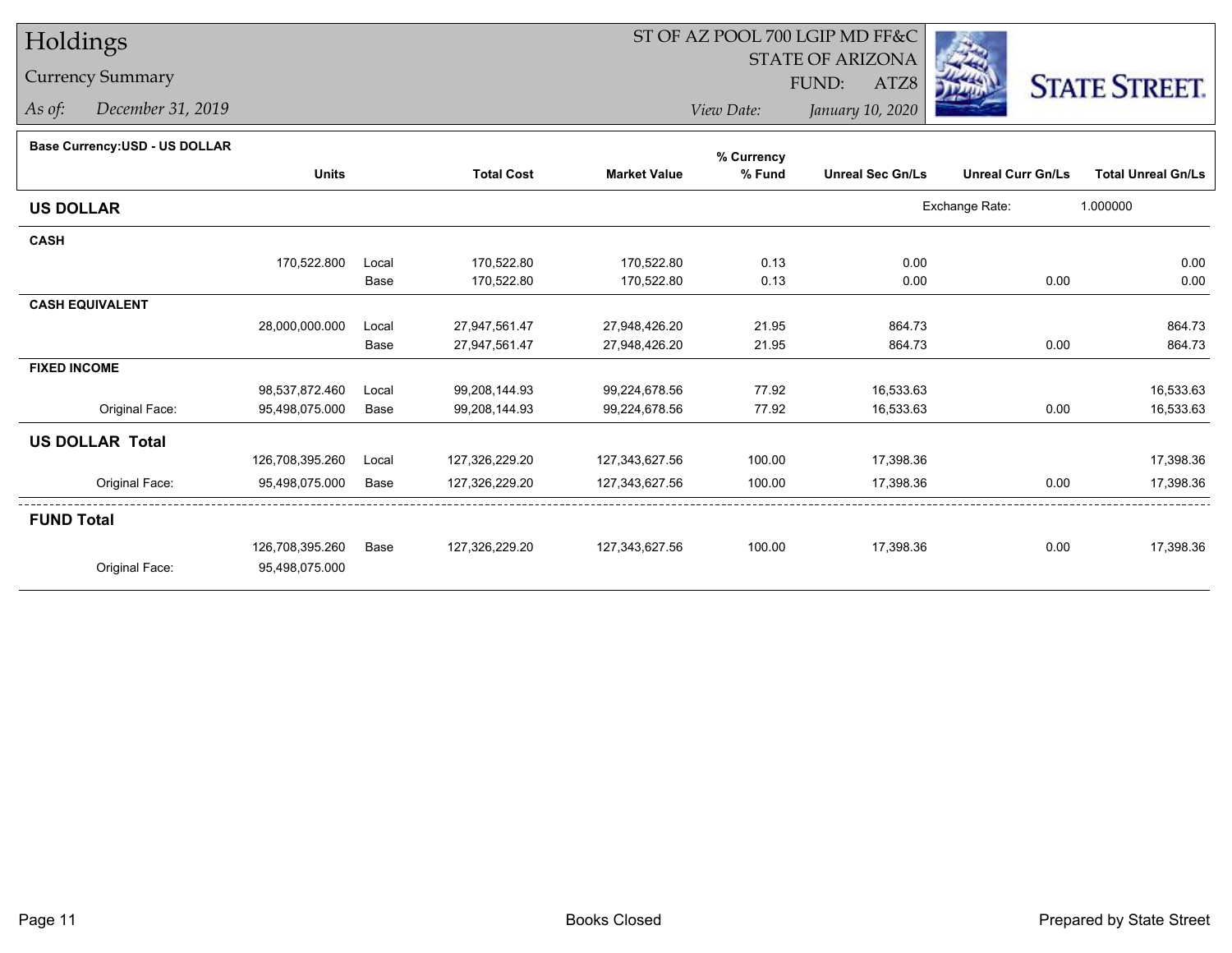| Holdings             |                                       |                   |                     | ST OF AZ POOL 700 LGIP MD FF&C |                         |                          |                           |
|----------------------|---------------------------------------|-------------------|---------------------|--------------------------------|-------------------------|--------------------------|---------------------------|
| <b>Asset Summary</b> |                                       |                   |                     | <b>STATE OF ARIZONA</b>        |                         |                          |                           |
|                      |                                       |                   |                     |                                | FUND:<br>ATZ8           |                          | <b>STATE STREET.</b>      |
| As of:               | December 31, 2019                     |                   |                     | View Date:                     | January 10, 2020        |                          |                           |
|                      | <b>Base Currency: USD - US DOLLAR</b> |                   |                     |                                |                         |                          |                           |
|                      | <b>Units</b>                          | <b>Total Cost</b> | <b>Market Value</b> | % Fund                         | <b>Unreal Sec Gn/Ls</b> | <b>Unreal Curr Gn/Ls</b> | <b>Total Unreal Gn/Ls</b> |
| <b>CASH</b>          |                                       |                   |                     |                                |                         |                          |                           |
| <b>US DOLLAR</b>     |                                       |                   |                     |                                |                         |                          |                           |
|                      | 170,522.800                           | 170,522.80        | 170,522.80          | 0.13                           | 0.00                    | 0.00                     | 0.00                      |
| <b>CASH Total</b>    |                                       |                   |                     |                                |                         |                          |                           |
|                      | 170,522.800                           | 170,522.80        | 170,522.80          | 0.13                           | 0.00                    | 0.00                     | 0.00                      |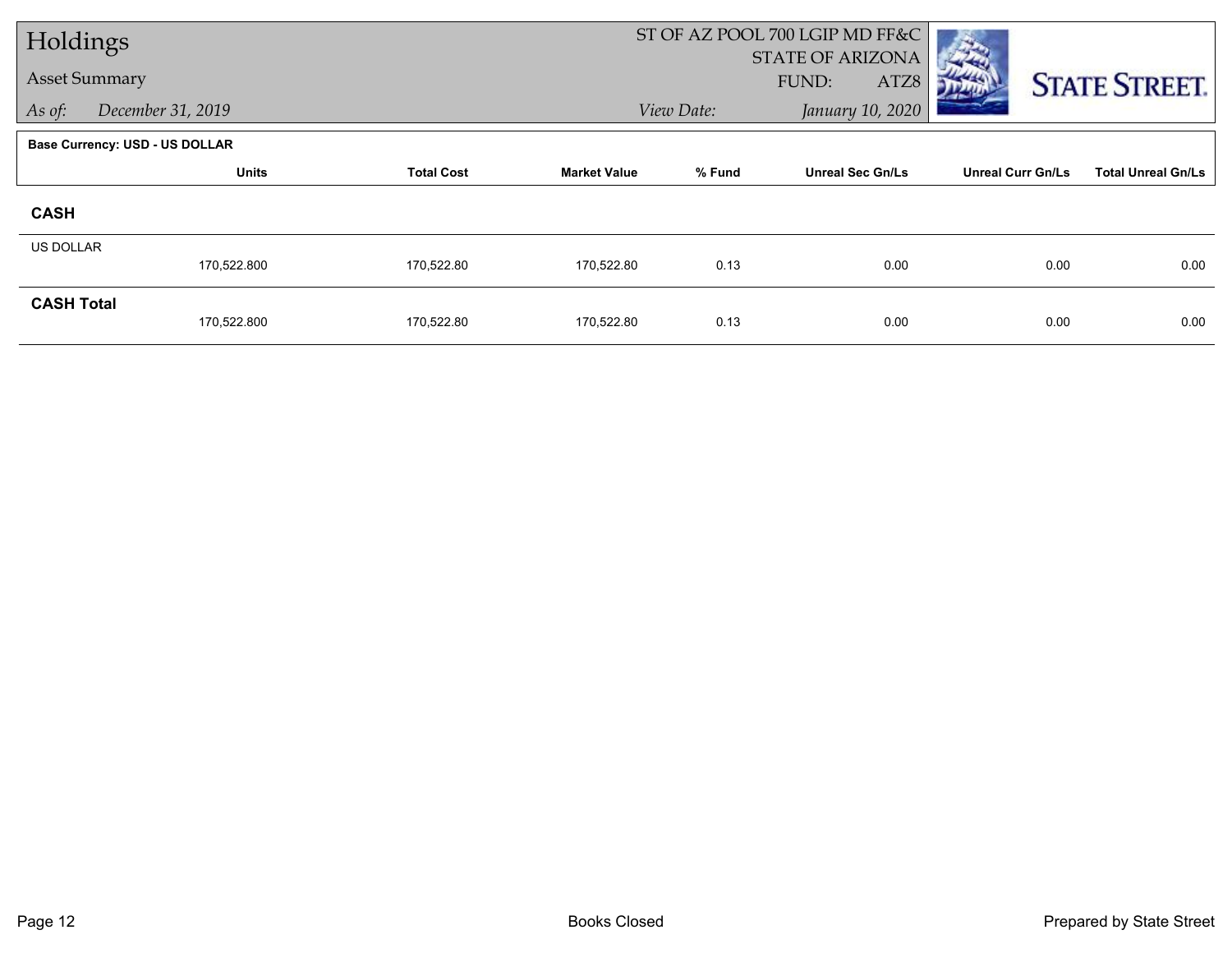| Holdings  |                                       |                   |                     | ST OF AZ POOL 700 LGIP MD FF&C |                         |                          |                           |
|-----------|---------------------------------------|-------------------|---------------------|--------------------------------|-------------------------|--------------------------|---------------------------|
|           |                                       |                   |                     |                                | <b>STATE OF ARIZONA</b> |                          |                           |
|           | <b>Asset Summary</b>                  |                   |                     |                                | FUND:<br>ATZ8           |                          | <b>STATE STREET.</b>      |
| As of:    | December 31, 2019                     |                   |                     | January 10, 2020<br>View Date: |                         |                          |                           |
|           | <b>Base Currency: USD - US DOLLAR</b> |                   |                     |                                |                         |                          |                           |
|           | <b>Units</b>                          | <b>Total Cost</b> | <b>Market Value</b> | % Fund                         | <b>Unreal Sec Gn/Ls</b> | <b>Unreal Curr Gn/Ls</b> | <b>Total Unreal Gn/Ls</b> |
|           | <b>CASH EQUIVALENT</b>                |                   |                     |                                |                         |                          |                           |
| US DOLLAR |                                       |                   |                     |                                |                         |                          |                           |
|           | 28,000,000.000                        | 27,947,561.47     | 27,948,426.20       | 21.95                          | 864.73                  | 0.00                     | 864.73                    |
|           | <b>CASH EQUIVALENT Total</b>          |                   |                     |                                |                         |                          |                           |
|           | 28,000,000.000                        | 27,947,561.47     | 27,948,426.20       | 21.95                          | 864.73                  | 0.00                     | 864.73                    |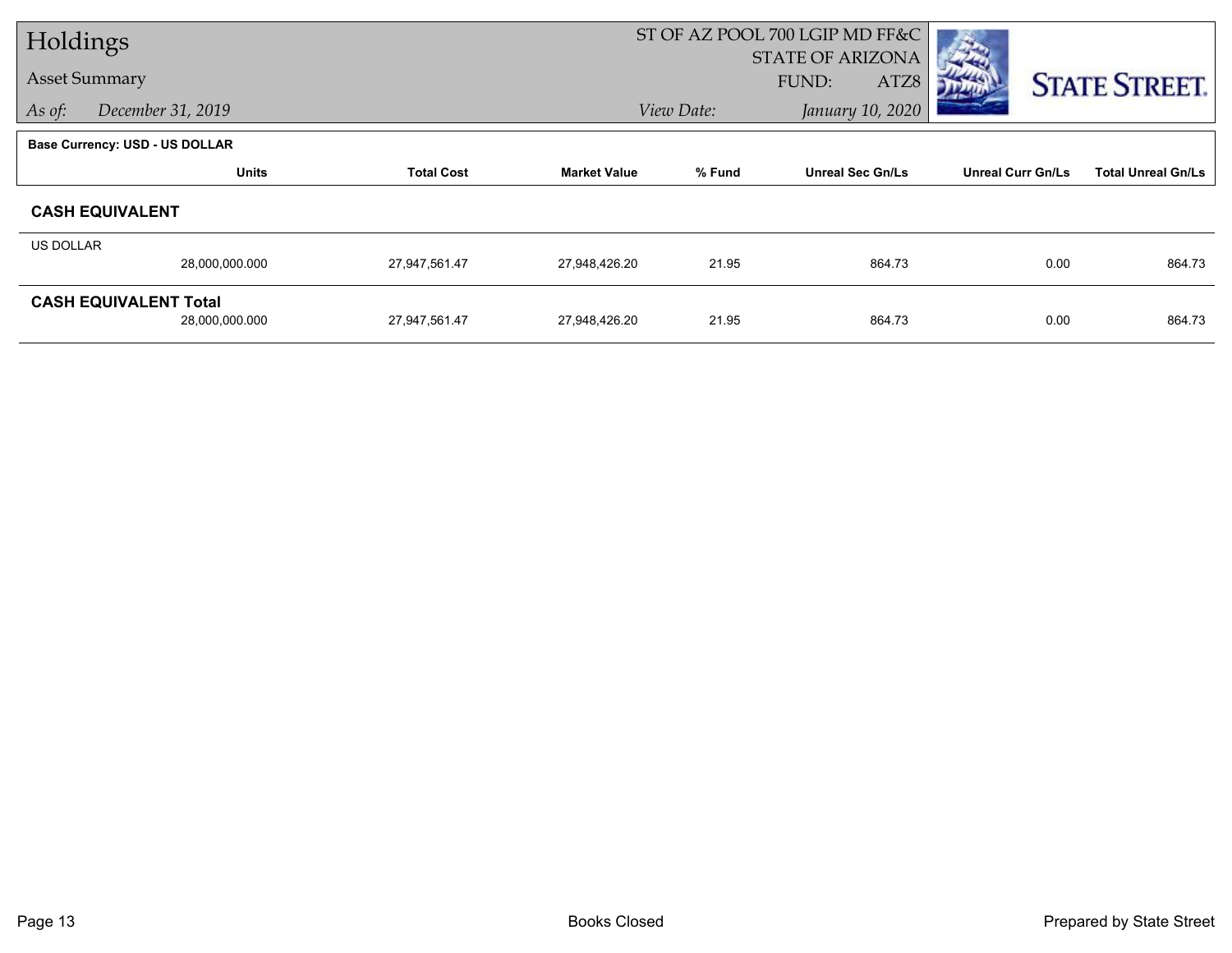| Holdings  |                                       |                   |                     |            | ST OF AZ POOL 700 LGIP MD FF&C |                          |                           |
|-----------|---------------------------------------|-------------------|---------------------|------------|--------------------------------|--------------------------|---------------------------|
|           |                                       |                   |                     |            | <b>STATE OF ARIZONA</b>        |                          |                           |
|           | <b>Asset Summary</b>                  |                   |                     |            | FUND:<br>ATZ8                  |                          | <b>STATE STREET.</b>      |
| As of:    | December 31, 2019                     |                   |                     | View Date: | January 10, 2020               |                          |                           |
|           | <b>Base Currency: USD - US DOLLAR</b> |                   |                     |            |                                |                          |                           |
|           | <b>Units</b>                          | <b>Total Cost</b> | <b>Market Value</b> | % Fund     | <b>Unreal Sec Gn/Ls</b>        | <b>Unreal Curr Gn/Ls</b> | <b>Total Unreal Gn/Ls</b> |
|           | <b>FIXED INCOME</b>                   |                   |                     |            |                                |                          |                           |
| US DOLLAR |                                       |                   |                     |            |                                |                          |                           |
|           | 98,537,872.460                        | 99,208,144.93     | 99,224,678.56       | 77.92      | 16,533.63                      | 0.00                     | 16,533.63                 |
|           | <b>FIXED INCOME Total</b>             |                   |                     |            |                                |                          |                           |
|           | 98,537,872.460                        | 99,208,144.93     | 99,224,678.56       | 77.92      | 16,533.63                      | 0.00                     | 16,533.63                 |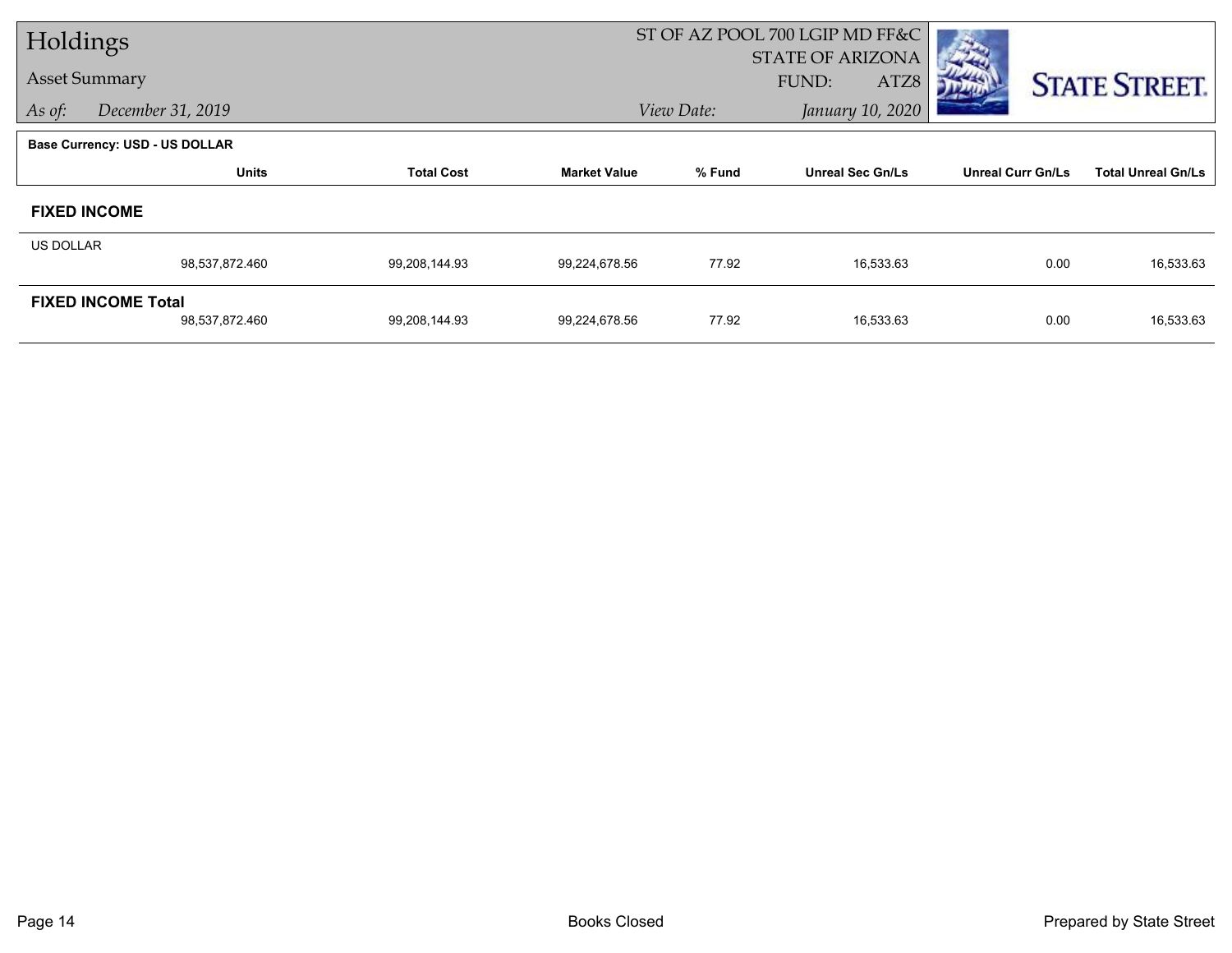| Holdings                    |                                       |                |                     | ST OF AZ POOL 700 LGIP MD FF&C |                         |                          |                           |
|-----------------------------|---------------------------------------|----------------|---------------------|--------------------------------|-------------------------|--------------------------|---------------------------|
|                             |                                       |                |                     | <b>STATE OF ARIZONA</b>        |                         |                          |                           |
|                             | <b>Asset Summary</b>                  |                |                     | ATZ8<br>FUND:                  |                         |                          | <b>STATE STREET.</b>      |
| December 31, 2019<br>As of: |                                       |                |                     | View Date:                     | January 10, 2020        |                          |                           |
|                             | <b>Base Currency: USD - US DOLLAR</b> |                |                     |                                |                         |                          |                           |
|                             | <b>Total Cost</b><br>Units            |                | <b>Market Value</b> | % Fund                         | <b>Unreal Sec Gn/Ls</b> | <b>Unreal Curr Gn/Ls</b> | <b>Total Unreal Gn/Ls</b> |
| <b>FUND Total</b>           |                                       |                |                     |                                |                         |                          |                           |
|                             | 126,708,395.260                       | 127.326.229.20 | 127.343.627.56      | 100.00                         | 17.398.36               | 0.00                     | 17,398.36                 |